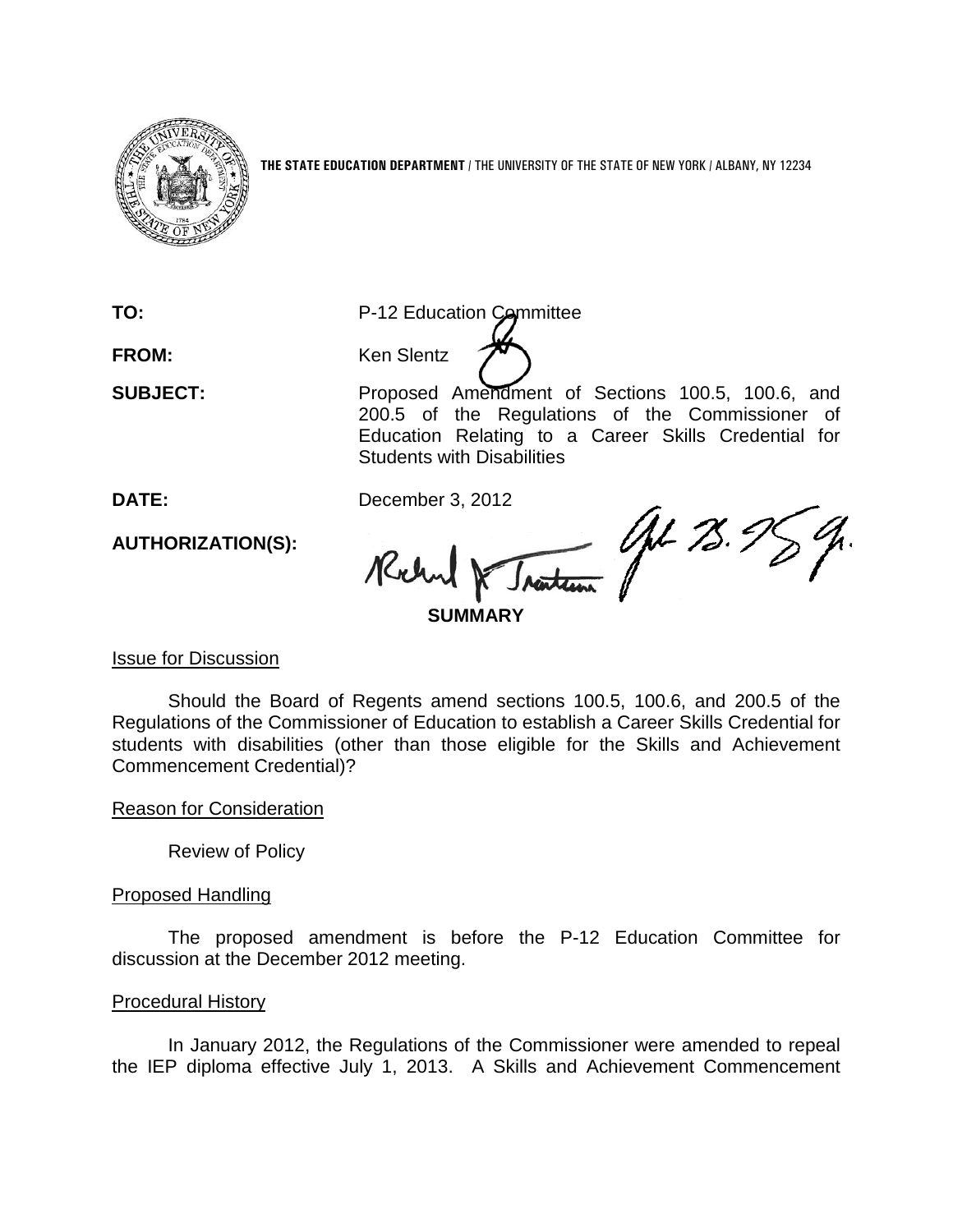Credential was established for students with severe disabilities who are eligible to take the New York State Alternate Assessment (NYSAA).

In September 2012, the Board of Regents directed staff to develop a commencement credential documenting attainment of the Career Development and Occupational Studies (CDOS) learning standards for other students with disabilities, including students with disabilities who are unable to earn a regular diploma. The Regents supported development of proposed regulations in accordance with the following guiding principles:

- In addition to academic preparation, students need to be able to demonstrate knowledge and skills relating to career development, integrated learning and universal foundation skills essential for success in the workplace (CDOS Learning Standards).
- Students need to be actively engaged in career planning and preparation and their participation in career awareness, exploration and preparation activities should be valued, encouraged and recognized.
- Students should participate in meaningful career development opportunities that are developmentally and individually appropriate, in consideration of students' strengths, preferences and interests and that provide real world work experiences.

#### Background Information

In consultation with stakeholders, development of the proposed regulations was guided by an internal workgroup with representatives from P-12's Offices of Special Education and Career and Technical Education and Adult Career and Continuing Education Services, (ACCES's) Offices of Vocational Rehabilitation and Adult Education. An external advisory workgroup was convened which included parents; career and technical education (CTE) and special education teachers and administrators representing public and approved private schools; a district superintendent; guidance counselors; vocational evaluators; rehabilitation counselors; and representatives from the New York State Work Experience Coordinators' Association, New York State United Teachers, New York State Learning Disabilities Association, New York State Department of Labor, and the New York State College Disability Service Council. The external workgroup met twice since the September 2012 to evolve the proposed policy.

While not the focus of these discussions, individually and on behalf of their respective organizations, several individuals from the external advisory workgroup strongly recommended that such a credential be available as a supplement to a diploma for all students, including those without disabilities; and that additional diploma options and multiple pathways to a diploma be created for all students, including those with and without disabilities.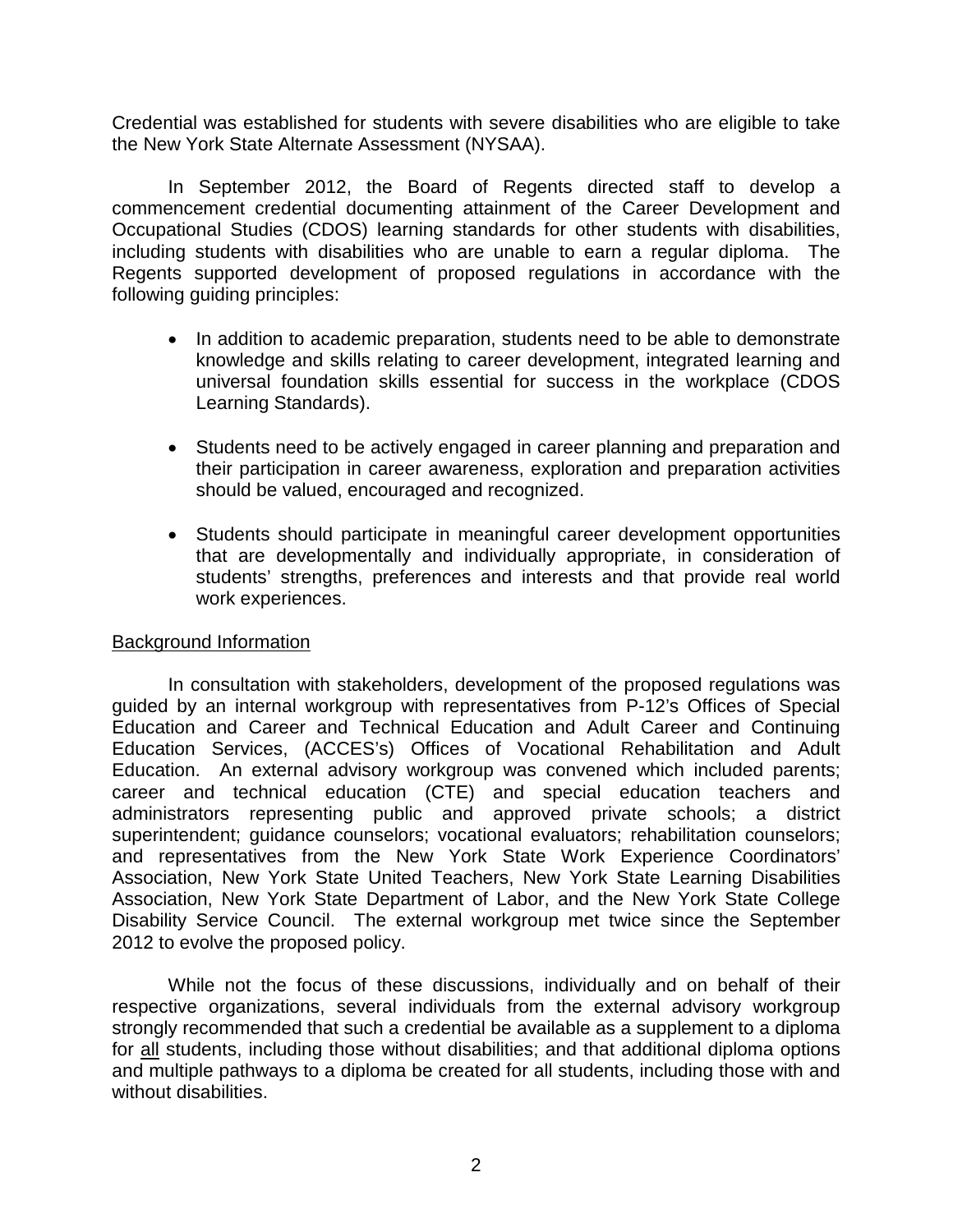The proposed regulations are expected to strengthen existing transition planning and implementation for students with disabilities because they emphasize student involvement in career planning; require districts to offer opportunities for students to engage in work-based learning activities and instruction toward the CDOS Learning Standards in order to earn this credential; and provides a student with documentation on his/her readiness for entry-level employment (employability profile).

### Summary of Proposed Regulations:

The proposed amendment would, beginning July 1, 2013 and thereafter, authorize school districts and nonpublic schools to award a Career Skills Credential to a student with a disability to document his/her high school preparation for entry level employment. The Credential could be awarded as a supplement to a regular high school diploma or, for a student with a disability who is unable to earn a regular diploma, as the student's exiting credential. The Credential would not be considered a regular high school diploma in accordance with State standards or for federal accountability purposes and a student with a disability who exited school with this Credential continues to be eligible for a free appropriate public education until the end of the school year in which the student turns age 21 or until the receipt of a regular high school diploma, whichever shall occur first.

To award the Career Skills Credential, the school would be required to ensure the following:

- Opportunity to Earn a Regular High School Diploma: The district must ensure that each student has been provided appropriate opportunities to earn a high school diploma and meaningful access to participate and progress in the general curriculum to assist the student in meeting the State's learning standards.
- Career Planning: The student has developed, annually reviewed and as appropriate revised a career plan. A career plan is a student-developed plan that documents his/her self-identified career interests, career-related strengths and needs; career goals and coursework and work-based learning experiences the student plans to engage in to achieve those goals.
- Coursework and Work-Based Learning Experiences: The student has demonstrated knowledge and skills relating to the CDOS learning standards as evidenced by successful completion at the secondary level of not less than the equivalent of two units of study<sup>[1](#page-2-0)</sup> in career related courses and/or work-based learning experiences. Hours of work-based learning experiences may, but are not required to, be completed in conjunction with career and technical courses.

<span id="page-2-0"></span><sup>&</sup>lt;sup>1</sup> One unit of study is equivalent to 108 hours.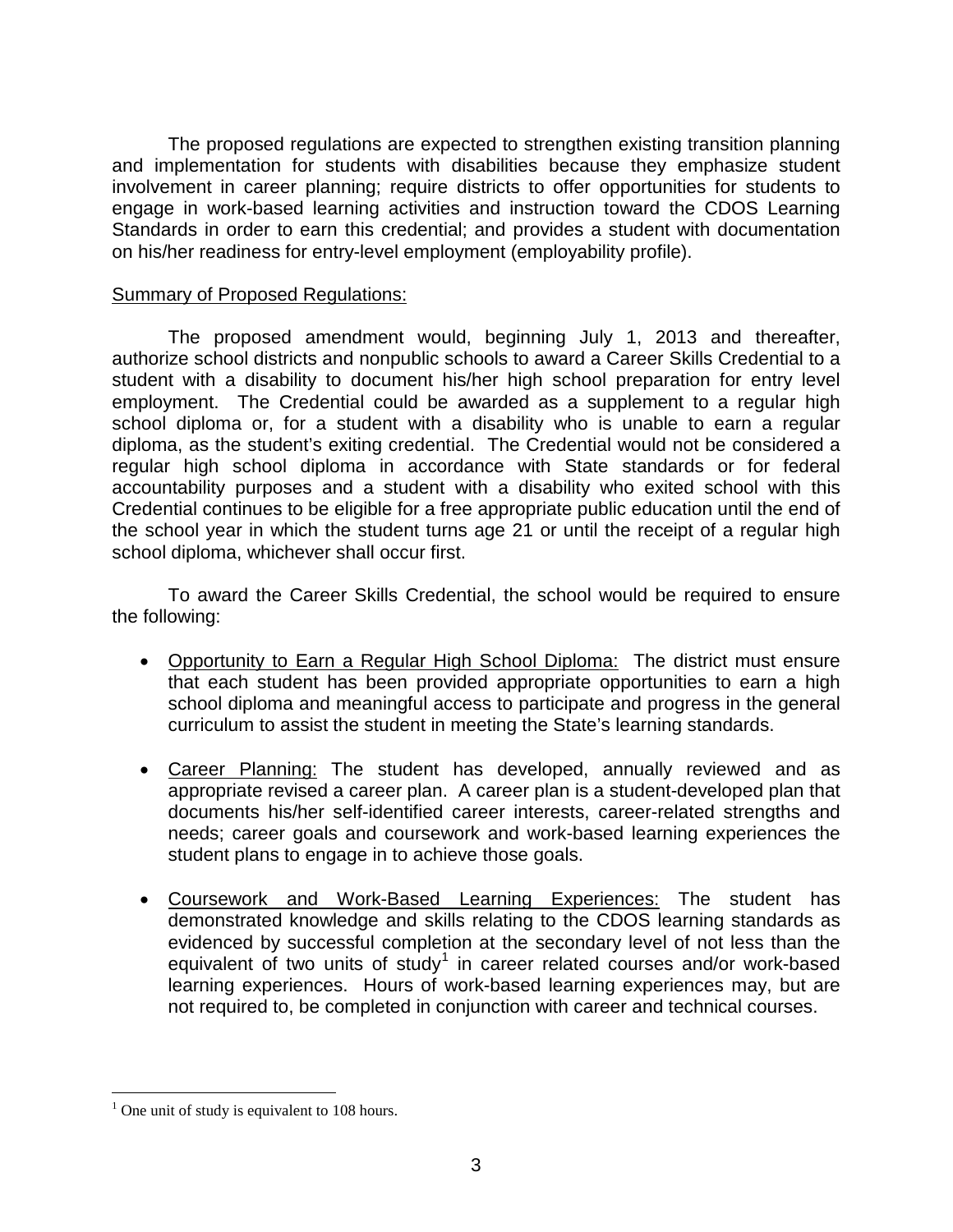- Employability Profile: Within one year prior to high school exit, designated school staff knowledgeable about the student's skills and experiences would be required to complete a work skills employability profile documenting the student's attainment of the CDOS learning standards, including career development, integrated learning and universal foundation skills.
- Career Skills Award Certificate: The certificate awarded would be required to be similar in form to a high school diploma except that it could not use the term diploma and must indicate that it is a Career Skills Credential.
- Exceptions to Minimum Requirements:
	- o Because the individualized education program (IEP) diploma sunsets as of June 30, 2013, the proposed amendment includes exceptions to certain requirements to allow appropriate discretion to school principals to determine whether students exiting high school in the 2013-14 and 2014- 15 school years have sufficient knowledge of the CDOS learning standards to qualify for the award of the Career Skills Credential. The proposed amendment would, for students who would exit high school prior to July 1, 2015, allow a school principal to determine that the student, who has not met all of the requirements for the equivalent two units of study in career development courses and/or work-based learning experiences, has otherwise demonstrated knowledge and skills related to the CDOS learning standards sufficient for entry-level employment.
	- o For students who transfer from another school district, the principal is authorized to evaluate the work experiences and coursework on the student's transcript to determine if the student meets the requirements for the Credential.

A Notice of Proposed Rule Making will be published in the State Register on December 26, 2012. Public comment on the proposed amendment will be accepted for 45 days from the date of publication in the State Register. A copy of the proposed amendment is attached. Supporting materials for the proposed amendment are available upon request from the Secretary to the Board of Regents.

#### Recommendations

It is recommended that the Regents P-12 Education Committee reach consensus on the intent of the proposed amendment prior to taking action at the December 2012 Regents meeting.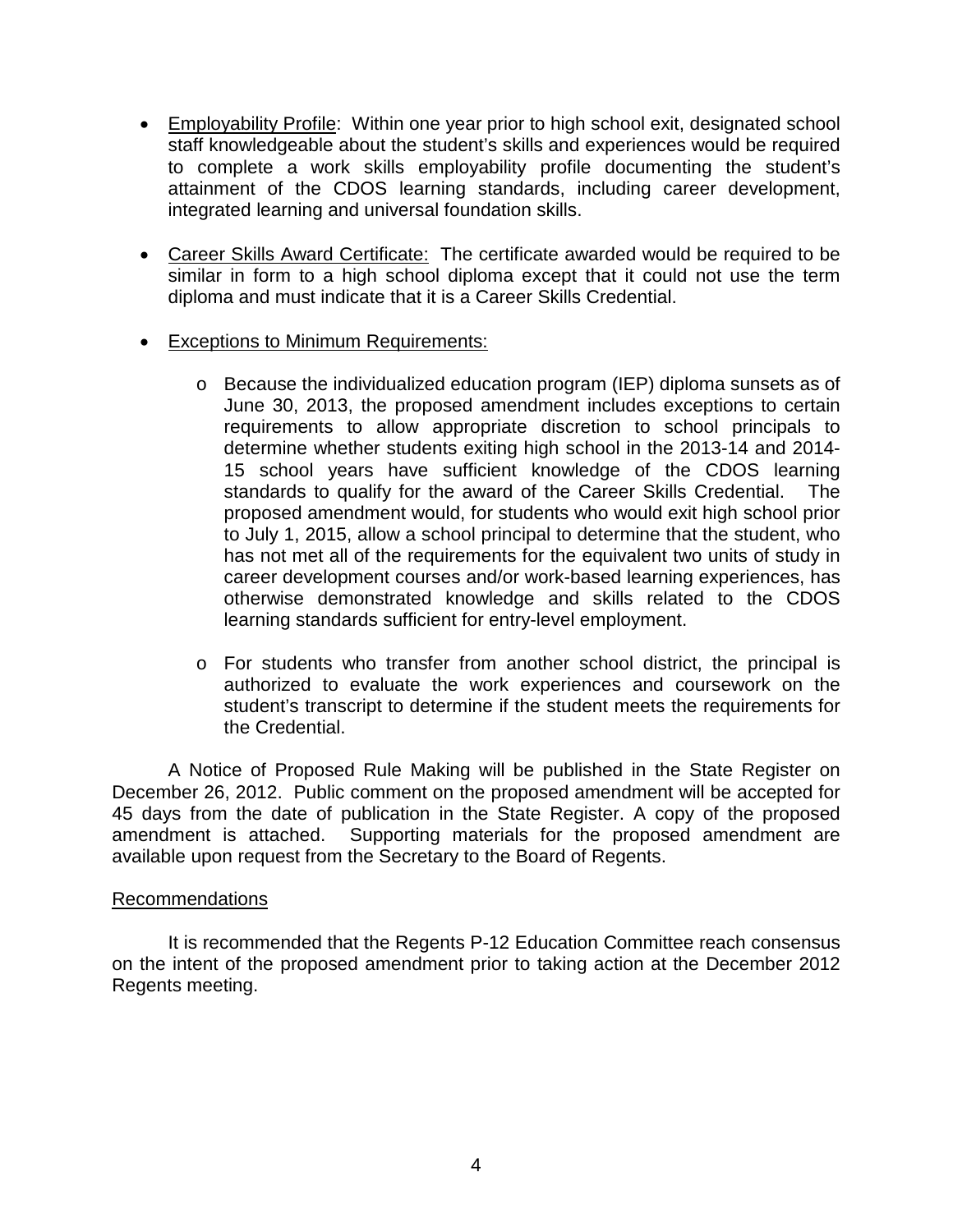# Timetable for Implementation

The proposed amendment is before the Committee for discussion in December 2012 and, following the receipt of public comment for 45 days, will be submitted for action at the March 2013 meeting with a proposed effective date of March 27, 2013.

**Attachment**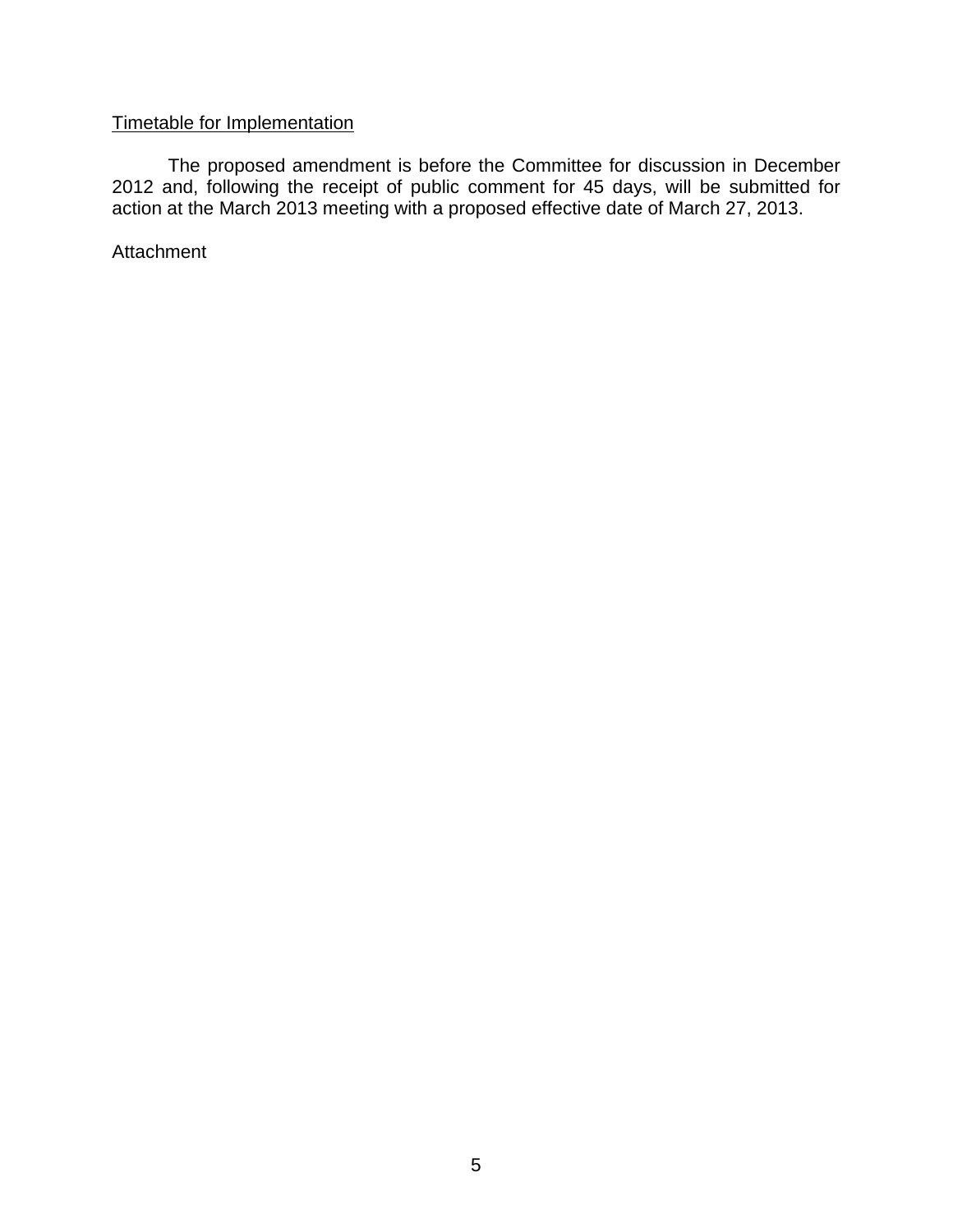#### AMENDMENT OF THE REGULATIONS OF THE COMMISSIONER OF EDUCATION

Pursuant to Education Law sections 101, 207, 208, 305, 4402 and 4403

1. Subparagraph (i) of paragraph (7) of subdivision (b) of section 100.5 of the Regulations of the Commissioner of Education is amended, effective March 27, 2013, as follows:

(i) Except as provided in subparagraphs (vi), (vii), (viii) and (xi) of this paragraph, and paragraph (d)(7) of this section, for students first entering grade nine in the 2001- 2002 school year and thereafter, there shall be no diplomas [or], certificates, or credentials other than the following:

(a) Regents diploma;

(b) Regents diploma with an advanced designation;

(c) State high school equivalency diploma as provided in section 100.7 of this Part;

(d) High School Individualized Education Program Diploma as provided in section 100.9 of this Part; [or]

(e) Regents diploma, or Regents diploma with an advanced designation, with an affixed technical endorsement awarded upon completion of an approved career and technical education program pursuant to paragraph (d)(6) of this section;

(f) Skills and achievement commencement credential as provided in section 100.6(a) of this Part; or

(g) Career skills credential as provided in section 100.6(b) of this Part.

2. Section 100.6 of the Regulations of the Commissioner of Education is amended, effective March 27, 2013, as follows: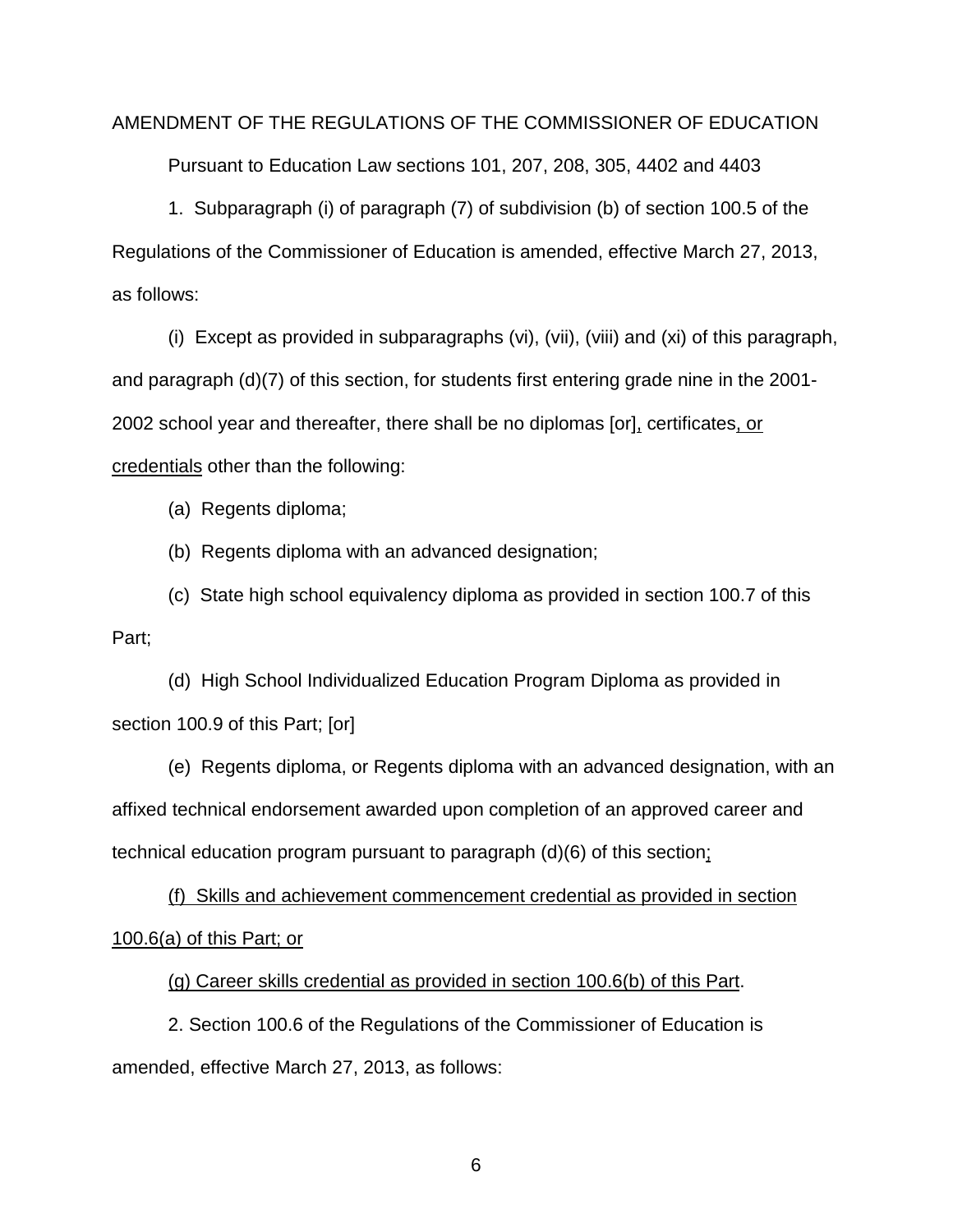§100.6 High school exiting credentials.

(a) Skills and achievement commencement credential. Beginning with the 2013- 14 school year and thereafter, the board of education or trustees of a school district shall, and the principal of a nonpublic school may, issue a skills and achievement commencement credential to a student who has taken the State assessment for students with severe disabilities, as defined in section 100.1(t)(2)(iv) of this Part, in accordance with the following provisions:

[(a)] (1) Prior to awarding the skills and achievement commencement credential, the governing body of the school district or nonpublic school shall ensure that:

 $[(1)]$   $(i)$  . . .

- $[(2)]$   $(i)$   $\ldots$
- $[(3)]$   $(iii)$  . . .
- $[(b)]$   $(2)$  . . .
- $[(c)]$   $(3)$   $\ldots$

 $[(d)] (4)$  The credential shall be issued together with a summary of the student's academic achievement and functional performance, as required pursuant to section 200.4(c)(4) of this Title, that includes documentation of:

- $[(1)]$   $(i)$  . . .
- $[(2)]$   $(i)$   $\ldots$
- $[(3)]$  (iii) . . .

School districts may use the State model form developed by the commissioner for the summary of academic and functional performance or a locally-developed form that meets the requirements of this subdivision.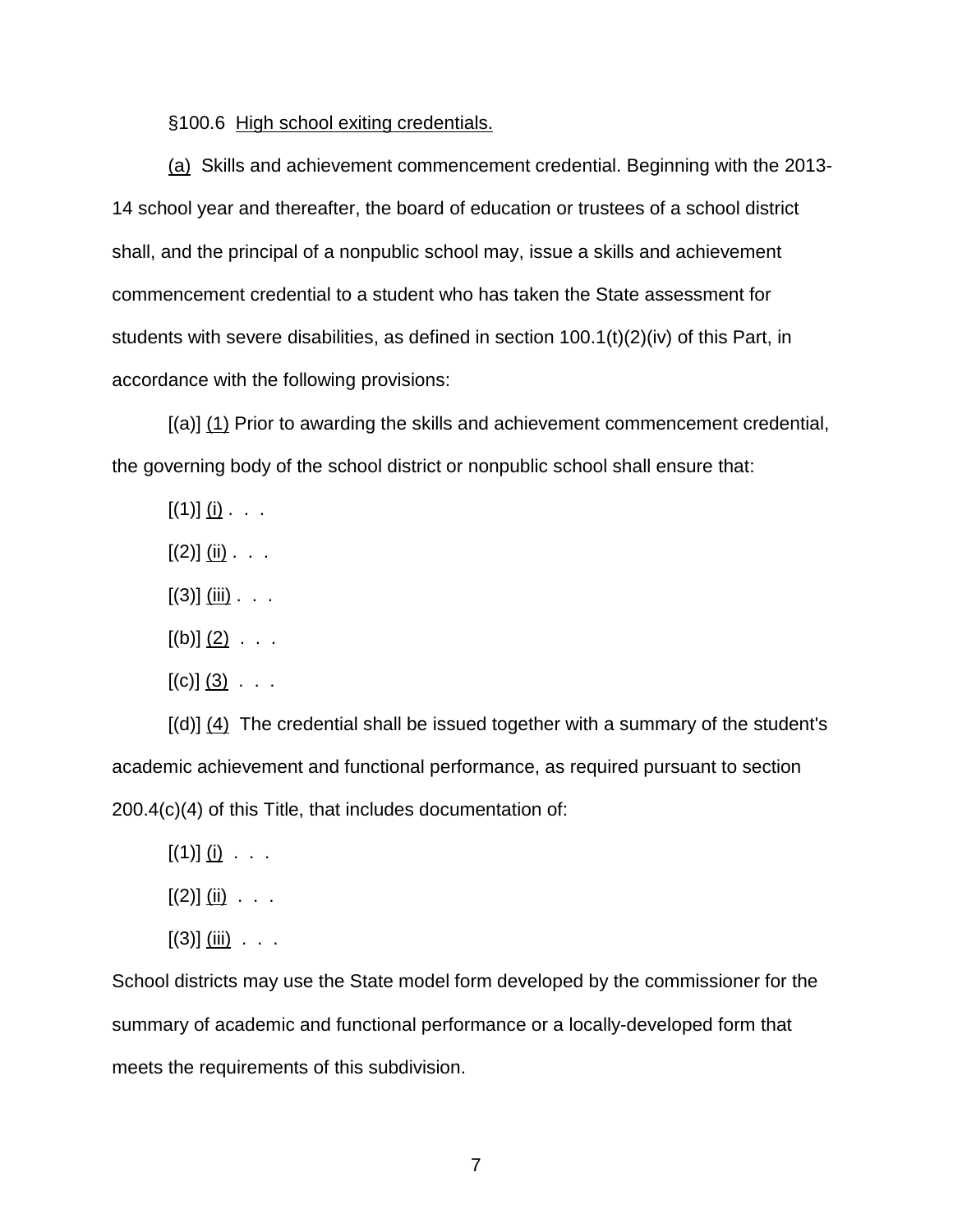(b) Career skills credential. Beginning July 1, 2013 and thereafter, the board of education or trustees of a school district shall, and the principal of a nonpublic school may, issue a career skills credential to a student with a disability who meets the requirements of paragraph (1) of this subdivision to document preparation for entry-level employment after high school, except for those students deemed eligible for a skills and achievement commencement credential pursuant to subdivision (a) of this section. Consistent with sections  $100.2(q)(1)$  and  $100.5$  of this Part, the school district or nonpublic school shall ensure that the student has been provided with appropriate opportunities to earn a Regents or local high school diploma, including providing a student with meaningful access to participate and progress in the general curriculum to assist the student to meet the State's learning standards.

(1) Except as provided pursuant to paragraphs (4) and (5) of this subdivision, prior to awarding the career skills credential, the board of education or trustees of the school district, or the governing body of the nonpublic school, shall ensure that each of the following requirements have been met:

(i) The student has developed, annually reviewed and, as appropriate, revised a career plan to ensure the student is actively engaged in career exploration. Such plan shall include, but is not limited to, a statement of the student's self-identified career interests; career-related strengths and needs; career goals; and coursework and workbased learning experiences that the student plans to engage in to achieve those goals. School districts shall provide students with either a model form developed by the commissioner to document a student's career plan, or a locally-developed form that meets the requirements of this subdivision. The student's career plan may not be limited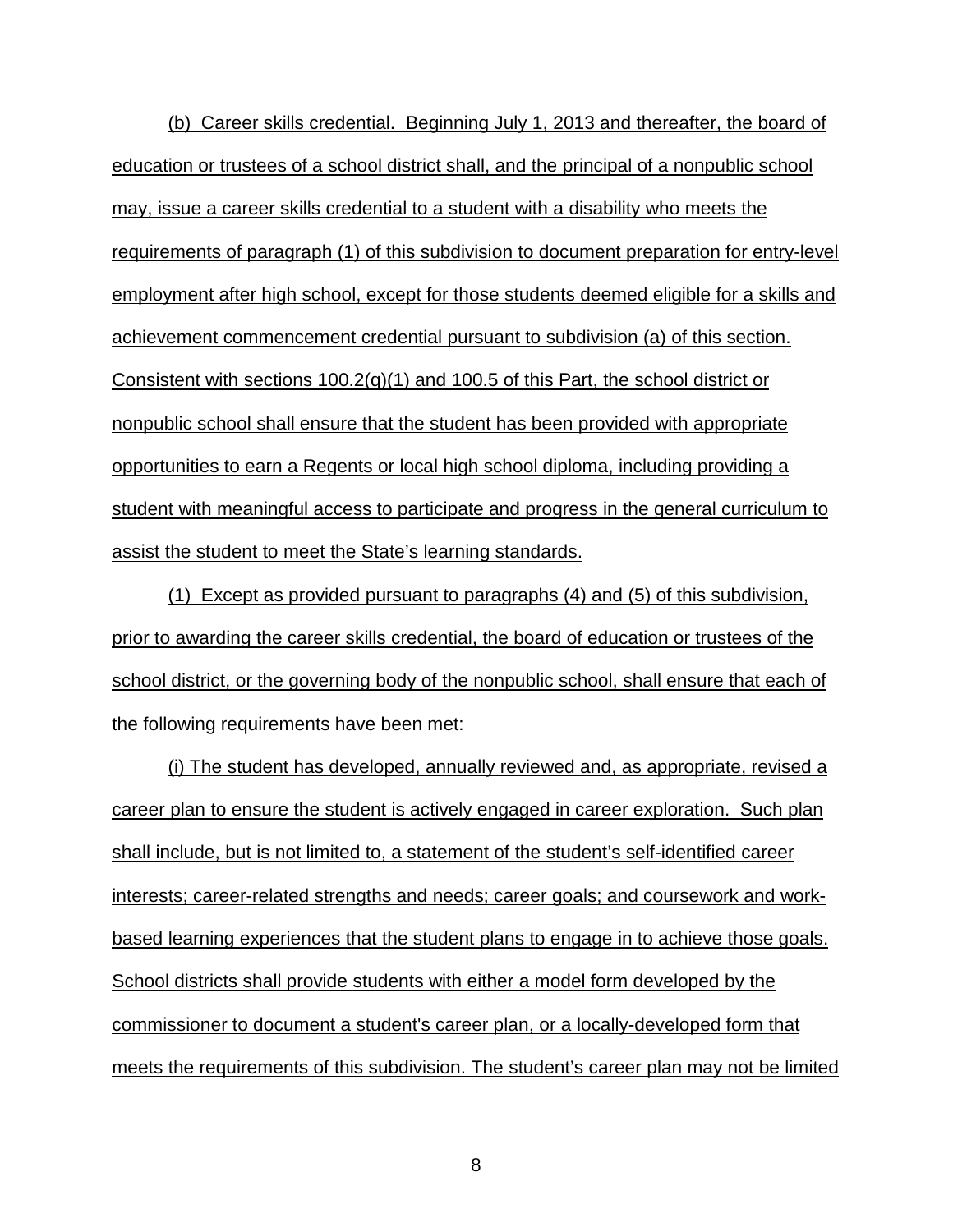to career-related activities provided by the school and may include activities to be provided by an entity other than the school; provided that nothing in this subdivision shall be deemed to require the school to provide the student with the specific activities identified in the career plan. A copy of the student's career plan in effect during the school year in which the student exits high school shall be maintained in the student's permanent record.

(ii) The student has demonstrated knowledge and skills relating to the career development occupational studies learning standards set forth in section  $100.1(t)(1)(vii)(a)$ , (b) and (c) of this Part as evidenced through successful completion at the secondary school level of not less than the equivalent of two units of study in career development courses and/or work-based learning experiences, which shall be documented in the student's transcript. The equivalent units of study shall be earned through career and technical education courses and/or work-based learning experiences, provided that the student shall successfully complete a minimum of 54 hours of documented work-based learning experiences related to career awareness, exploration and/or preparation, which may, but are not required to be completed in conjunction with the student's career and technical education course(s). Work-based learning experiences may include, but are not limited to, job shadowing; community service; volunteering; service learning; senior project(s) and/or school based enterprise(s), provided consistent with guidelines developed by the Department, to prepare the student for entry-level employment after high school; and

(iii) Within one year prior to a student's exit from high school, a work skills employability profile for the student has been completed by designated school staff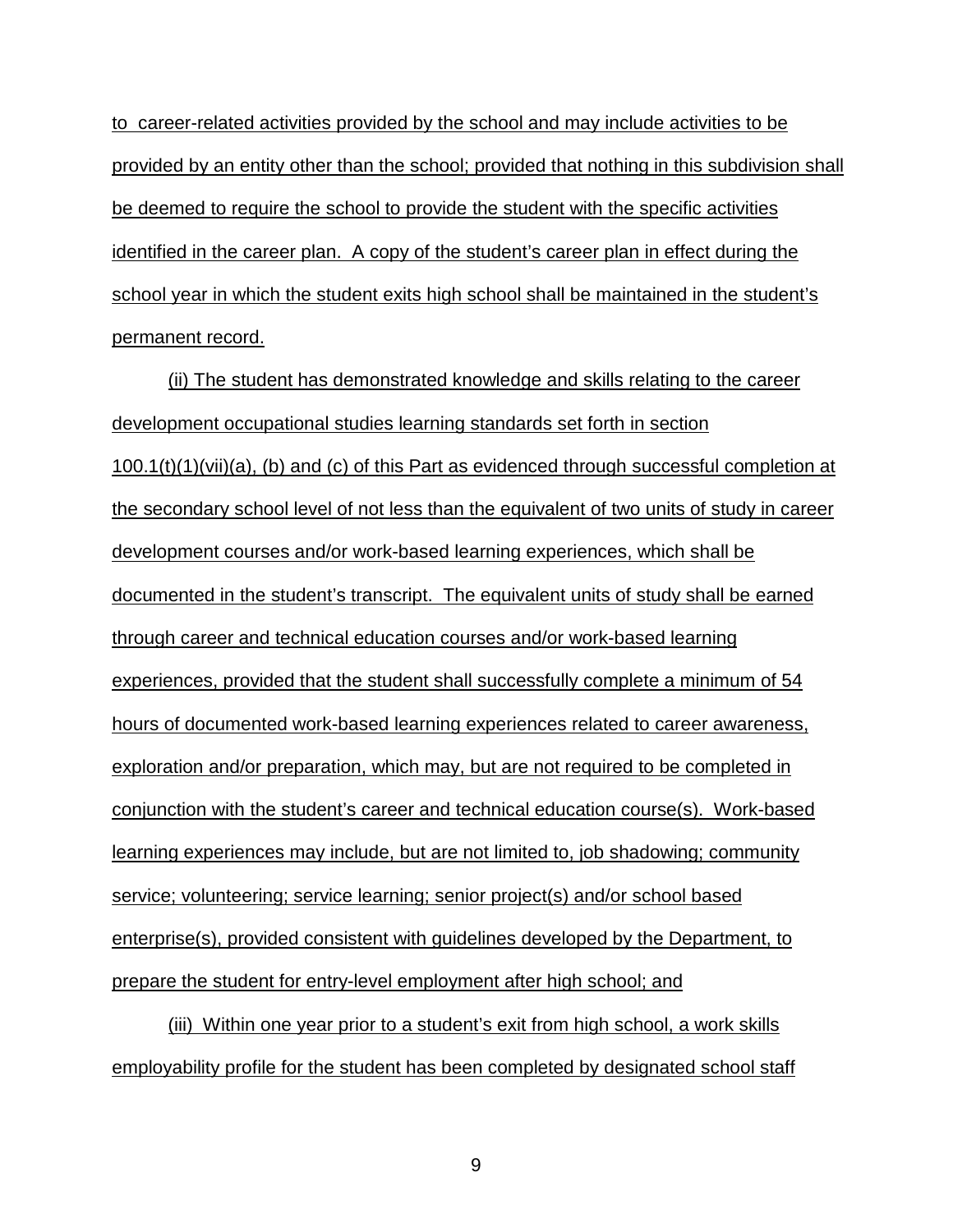knowledgeable about the student's skills and experiences that identifies the student's attainment of each of the career development and occupational studies learning standards set forth in section  $100.1(t)(1)(vi)(a)$ , (b) and (c) of this Part including, but not limited to career development; integrated learning; and universal foundation skills. School districts may use a model form developed by the commissioner to document a student's work skills employability profile, or a locally-developed form that meets the requirements of this subdivision. A copy of the student's work skills employability profile shall be maintained in the student's permanent record.

(2) The credential shall be issued at the same time the student receives his/her Regents or local high school diploma or, for a student whose disability prevents the student from earning a Regents or local diploma, any time after such student has attended school for at least 12 years, excluding kindergarten, or has received a substantially equivalent education elsewhere, or at the end of the school year in which a student attains the age of 21.

(3) The credential awarded shall be similar in form to the diploma issued by the school district or nonpublic school, except that it shall not use the term "diploma" and shall indicate that it is a career skills credential. Award of a career skills credential shall be documented in the student's transcript.

(4) For students with disabilities who exit from high school prior to July 1, 2015, the district or nonpublic school may award the career skills credential to a student who has not met all of the requirements in subparagraph (ii) of paragraph (1) of this subdivision, provided that the school principal has determined that the student has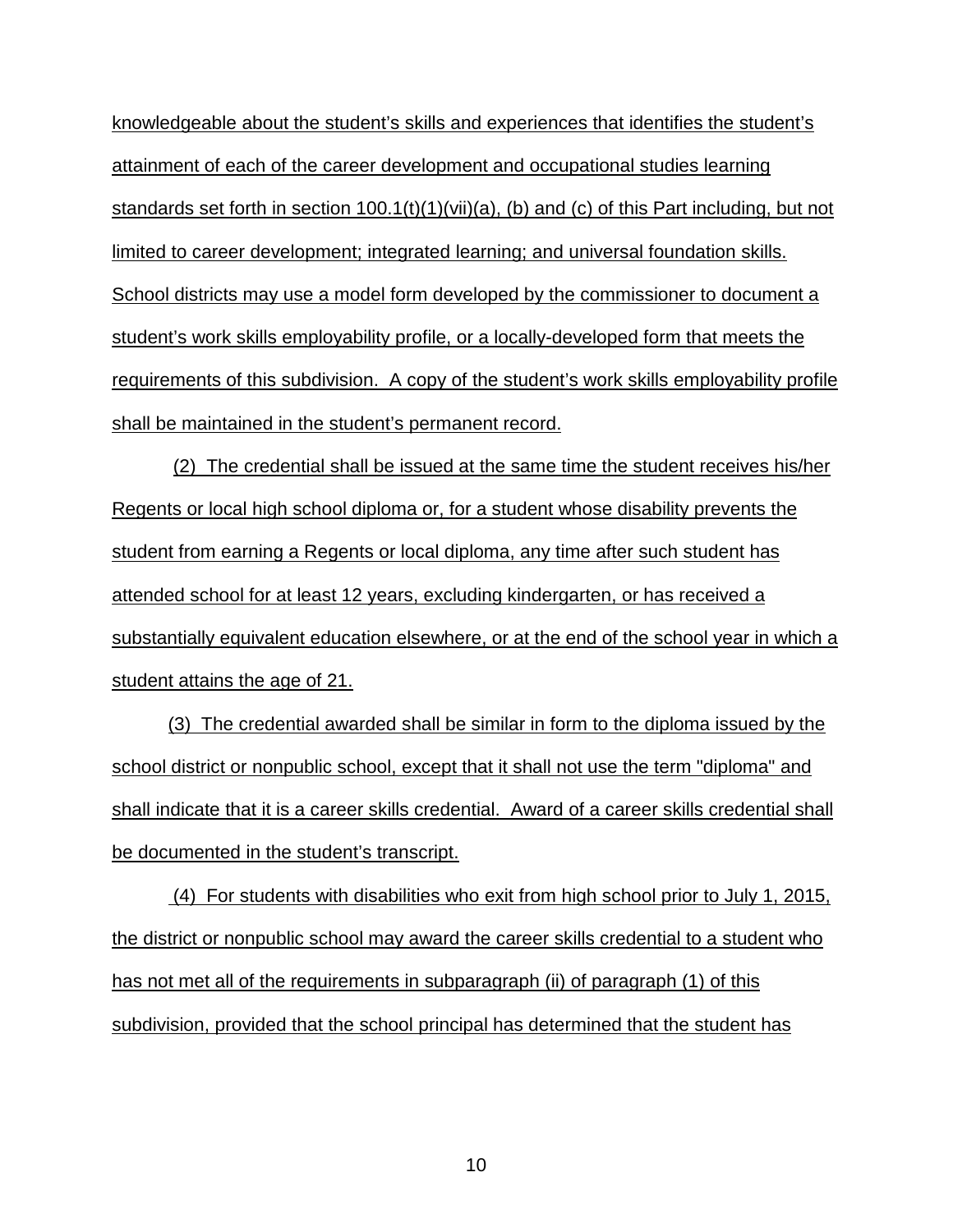otherwise demonstrated knowledge and skills relating to the career development occupational studies learning standards.

(5) For students with disabilities who transfer from another school district within the State or another state, the principal shall evaluate the work-based learning experiences and coursework on the student's transcript or other records to determine if the student meets the requirements in subparagraph (ii) of paragraph (1) of this subdivision.

 $[(e)]$  (c) If the student receiving a credential pursuant to subdivision (a) or (b) of this section is less than 21 years of age, such credential shall be accompanied by a written statement of assurance that the student named as its recipient shall continue to be eligible to attend the public schools of the school district in which the student resides without the payment of tuition until the student has earned a [regular] Regents or local high school diploma or until the end of the school year in which such student turns age 21, whichever shall occur first.

3. Subparagraph (iii) of paragraph (5) of subdivision (a) of section 200.5 of the Regulations of the Commissioner of Education is amended, effective March 27, 2013, as follows:

(iii) Prior to the student's graduation with an individualized education program (IEP) diploma or, beginning with the 2013-14 school year, prior to a student's exit with a skills and achievement commencement credential or a career skills credential as set forth in section 100.6 of this Title, such prior written notice must indicate that the student continues to be eligible for a free appropriate public education until the end of the school